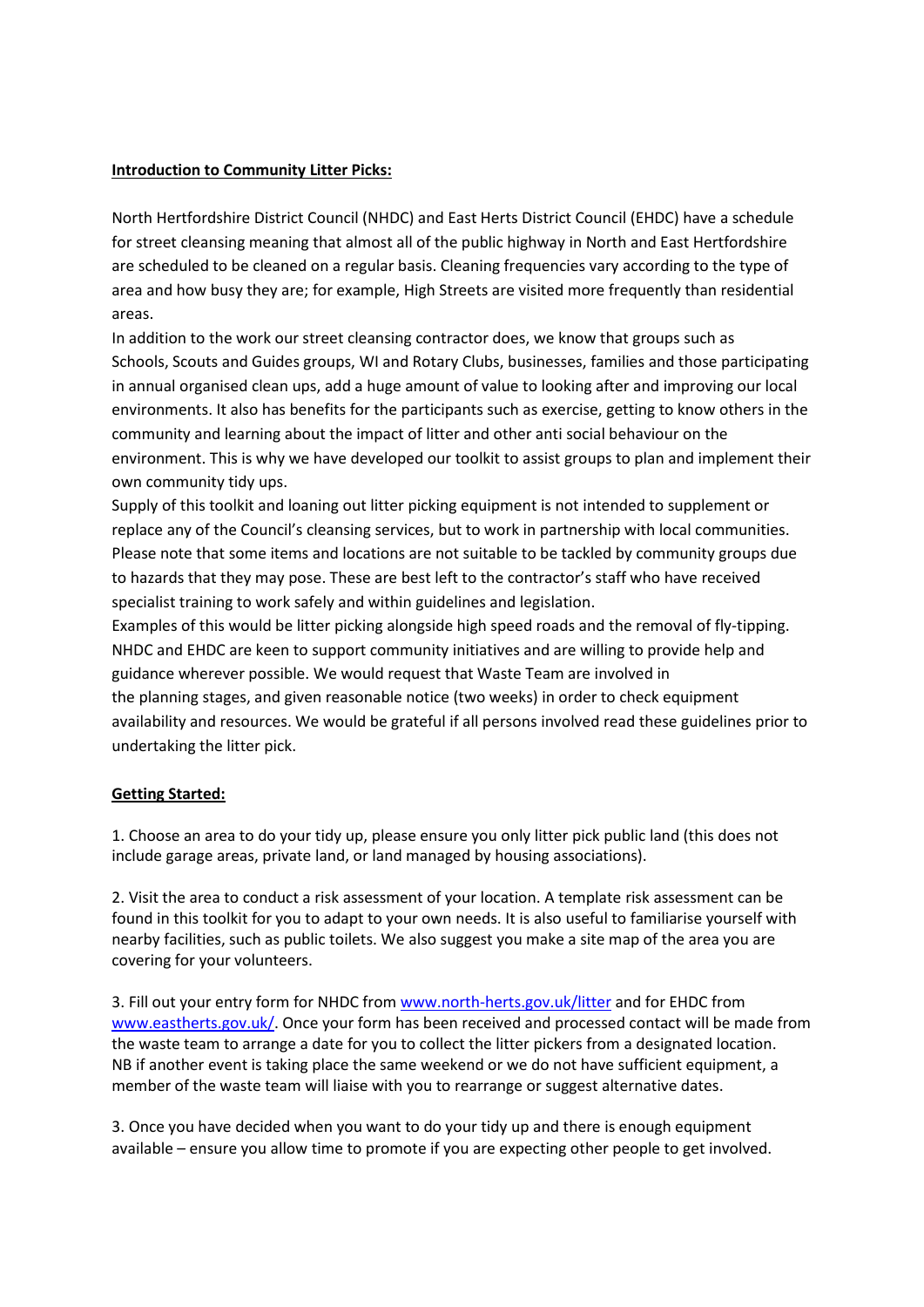4. Community groups are not covered by Council insurance so you may wish to organise your own cover.

5. On the day - hope for good weather and some keen helpers.

## **Briefing Volunteers**

A short talk before the clean-up event starts is vital. This should include information on:

- Areas to avoid and hazards keep away from slippery, steep or crumbling banks.
- Location of first aid equipment and emergency telephone.
- Safety advice, you may consider providing a safety information board for your event so that latecomers will be aware of the advice.
- Who the appointed group leaders are and the event supervisor. Please note persons under 18 should not act in a supervisory role.
- What the plan of action is eg. Rest, lunch breaks, areas to be cleared and finish time.
- Ask volunteers to report any **medical conditions** to the group leader after the introductory talk.
- **Do not touch your eyes or mouth** at any time until your hands are clean.

## **Areas that can be actioned by community groups:**

- Litter picking of parks and open spaces
- Litter picking of residential roads
- Litter picking of play areas

#### **Recycling Collection**

We are able to provide you with clear sacks for the collection of recyclable litter. We would ask that you only include the following recyclables in the clear bags.

(Glass should not be picked as it may become sharp within the sacks provide and pose a potential hazard). Where possible please ensure recyclables are free from liquid, soil and food waste.

- Cans and tins
- Plastic bottles
- Dry paper and cardboard

All of the litter will be collected together and the recyclable material will be separated out and sent for reprocessing.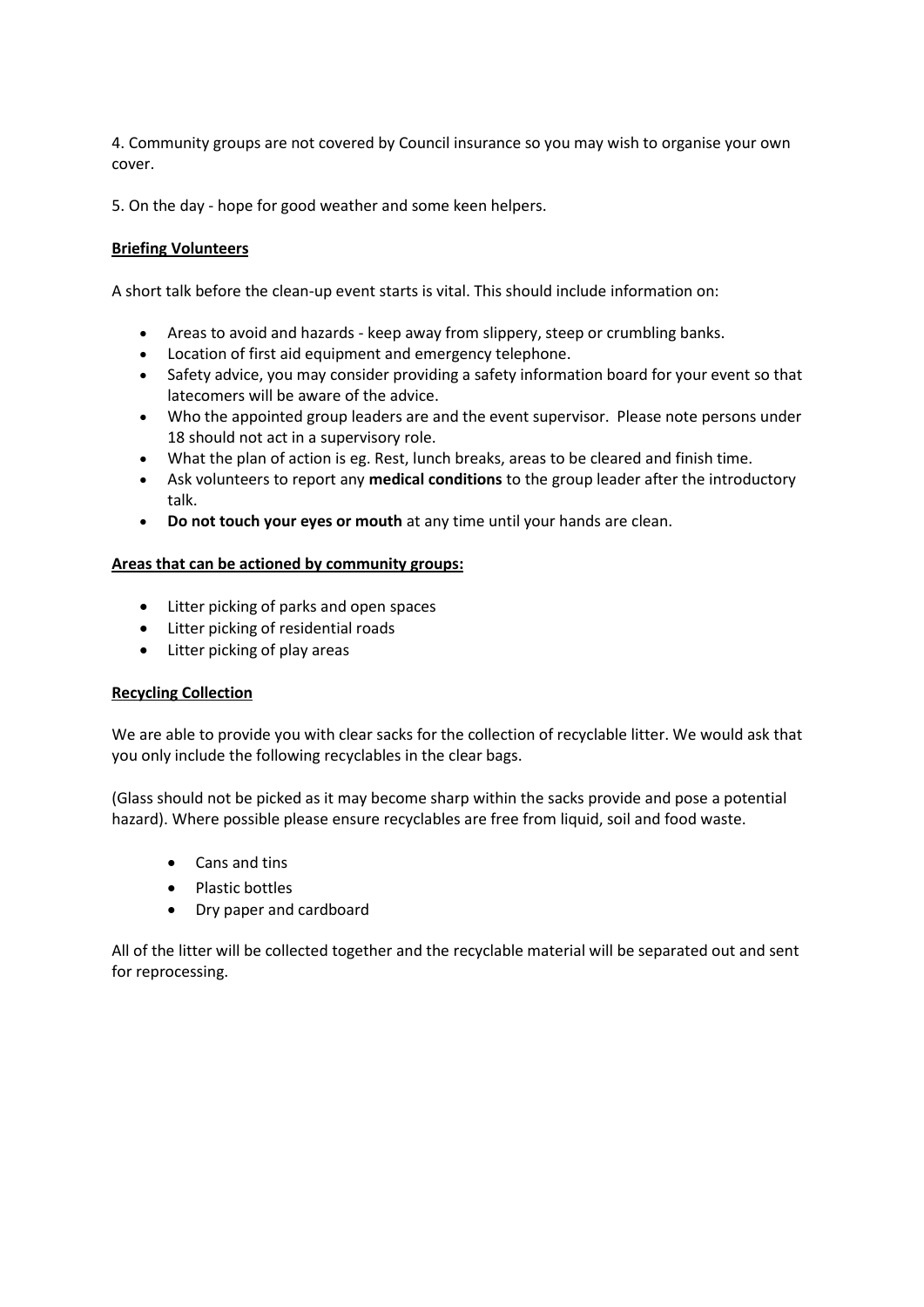#### **Rubbish Clearance**

Always pick items up one-by-one with the litter picking provided, do not scoop up handfuls of litter as it may contain hidden needles, broken glass and other sharp objects

Items such as fridges, tyres, gas bottles, rubble/hard-core etc. should **not** be picked up but should be reported to your local council. As a rule of thumb litter picked items should fit into the bags provided, anything larger should be left in situ and reported as a fly tip.

Report fly tipping on the below online forms:

NHDC: <https://www.north-herts.gov.uk/home/transport-and-streets/street-cleaning/fly-tipping> EHDC:<https://www.eastherts.gov.uk/article/35191/Dumped-Rubbish-Fly-tipping>

## **What to wear**

- Bring plenty of warm clothes and waterproofs, if appropriate.
- Wear sturdy boots or Wellingtons for clean-up activities.
- Sun protection will be necessary in summer

## **Tools and equipment available on loan:**

- Litter pickers
- Non protective gloves
- High Vis vests
- Refuse sacks for recyclable litter and non recyclable litter

#### **Health and Safety Equipment to consider:**

- First Aid Boxes with basic bandages
- Plasters
- Antiseptic Wipes
- Eye Wash
- Health and Safety Information and/or boards
- Supply of clean water for hand washing
- Soap
- Paper towels
- Drinking water or warm drink
- Cups